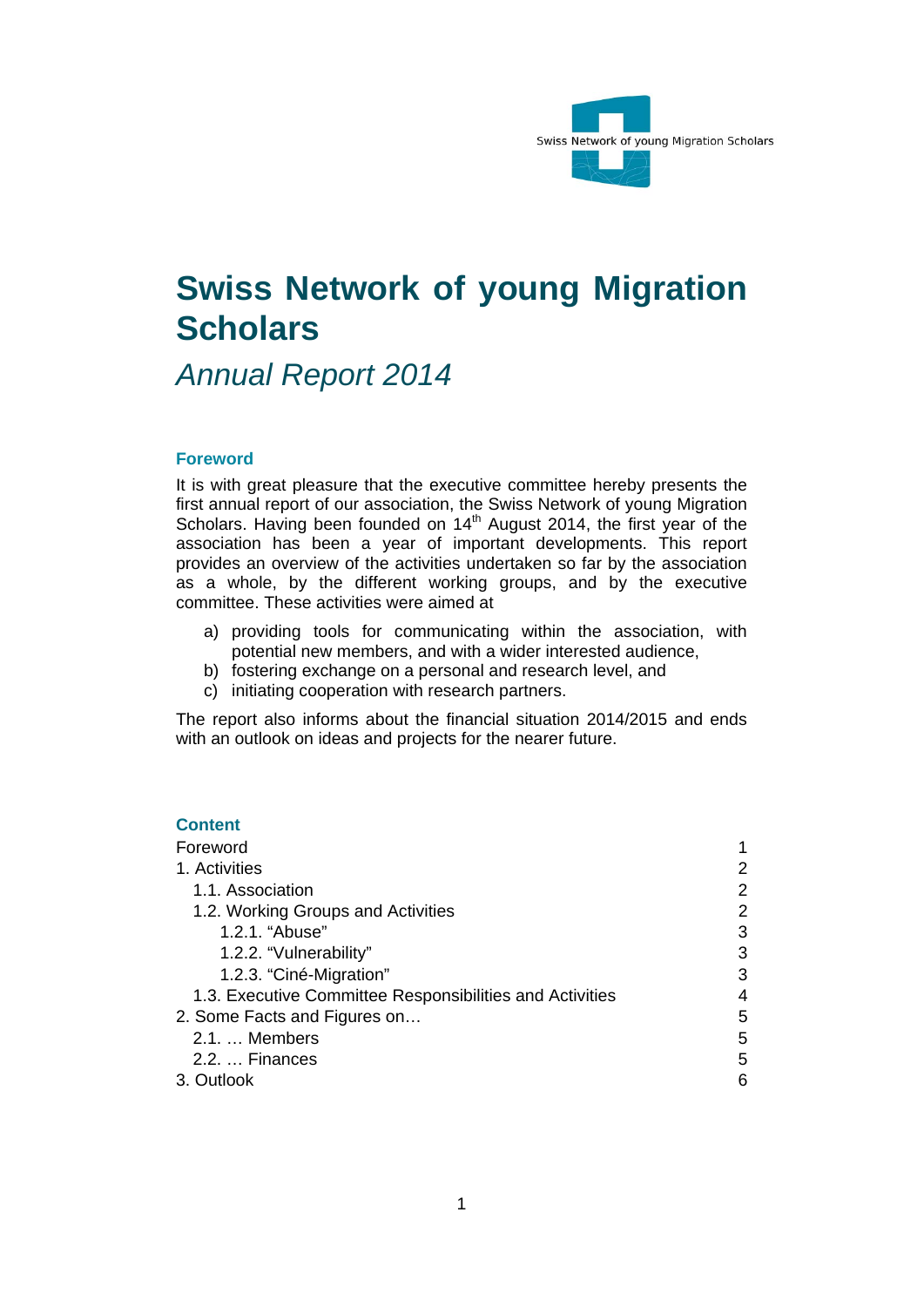

## **1. Activities**

#### **1.1. Association**

In the first year, much time and energy has been spent on getting the association up and running on a formal and technical level. At the same time, we were able to organize several events in order to get to know each other better and to learn more about the research projects and interests of our members.

Our founding assembly on **14th August 2014** was followed by a welcome apéro and a restaurant dinner in order to get to know each other and create first links and contacts for further cooperation among members. 19 persons attended the founding assembly and became founding members.

Given that the idea for the founding of the association arose at the doctoral students' seminar of the Center for Migration Law (CDM) in 2013, we took advantage of last year's doctoral students' gathering on **27-29 November 2014** in Muntelier-Loewenberg to further inform about, and advertise, our association and to reach out to potential new members. This event was attended by around two dozen participants.

The association's first get-together, organized on **6th February 2015,** was designed to welcome new members and to learn more about individual projects and research interests of our members. First, current projects were presented and new projects were proposed. Then a "speed research" took place (a gathering similar to "speed dating", but with the aim of providing for an exchange about research interest in three minutes). This fostered contacts and research exchange and proved to be tremendously entertaining. The get-together also gave birth to a third working group – "Ciné-Migration" (please see below, Working Groups and Activities). The event was attended by around 30 persons.

Finally, on **19th June 2015** the first event targeting a wider audience took place: the screening of a migration related movie at the Heitere Fahne, Bern, followed by a discussion with two members of our association (please see below, Groups and Activities, Ciné-Migration). Around 30 persons, members and non-members of our association, attended this event.

## **1.2. Working Groups and Activities**

Just after the creation of the association, two already existing working groups were incorporated into the association, one on "abuse in the field of asylum" and another on "vulnerability". These two groups are run by members of the newly created association and consist of association members as well as other doctoral students from Swiss universities. A third working group was launched after the first get-together in February 2015, the "Ciné-Migration".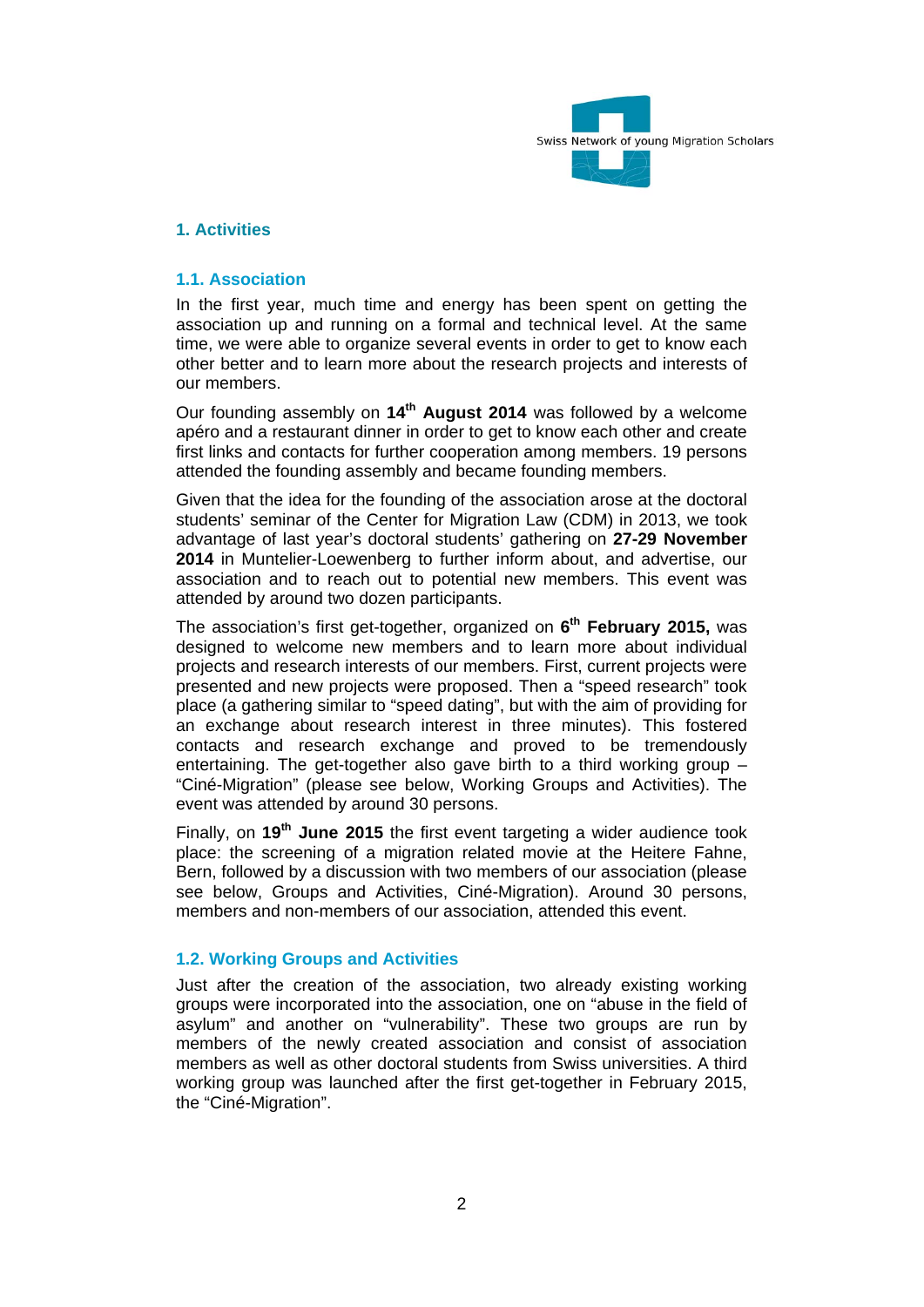

#### **1.2.1. "Abuse"**

After a workshop held during the CDM doctoral seminar in 2013, members of this group published a first interdisciplinary article on the notion of abuse in the context of asylum.<sup>1</sup> Further to this article, it was decided to expand the research and publish it in form of a collective publication. This last year has been dedicated to creating a comprehensive book structure and to conceptualizing the necessary work on a substantive as well as formal level. Potential authors have been contacted, potential publishing houses and financial donors have been identified and first contacts have been initiated. Besides, the group has prepared a proposal for the upcoming doctoral seminar of the CDM in order to present the publication project to a larger group of researchers for feedback, with the aim of recruiting further potential authors and finding supporters among research experts and their institutions. A confirmation of the proposal is expected for September 2015.

## **1.2.2. "Vulnerability"**

This group's work was launched in the course of a brainstorming round in December 2014. After further exchange on an informal basis between the members, it has been decided to submit a proposal for a research seminar to the "CUSO droit", called "*Entre autonomie et vulnérabilité: regards croisés sur les migrations*". A confirmation regarding funding is expected by November 2015. The proposed research seminar is planned to take place in May 2016 with around 20 participants, consisting of doctoral students and invited experts who gather to discuss the notion of "vulnerability" in the context of migration studies.

## **1.2.3. "Ciné-Migration"**

The idea of creating a group dedicated to organizing screenings and short debates about migration arose during the CDM doctoral seminar in 2014. But it was not until the first get-together event in February 2015 that it really kicked off, when a number of members expressed their interest in creating such a group.

While we held some meetings to think through and conceptualize what we were aiming for, our first event was the outcome of inputs that came from different sides: Sascha Finger saw the documentary "Becky´s Journey" and made contact with the film maker Sine Plambech; Laura Rezzonico approached Heitere Fahne where the idea was picked up enthusiastically; Tiphaine Robert designed the flyer ; information was sent to more than 450 different experts on migration throughout Switzerland ; eventually Anne-Cécile Leyvraz helped organizing the event on stage.

<sup>1</sup> See *Nula Frei, Teresia Gordzielik, Anne-Cécile Leyvraz, Clément de Senarclens et Robin Stünzi*: La lutte contre les abus dans le domaine de l'asile: émergence et développement d'un discours structurant le droit d'asile suisse, in: Jusletter 17.3.2014.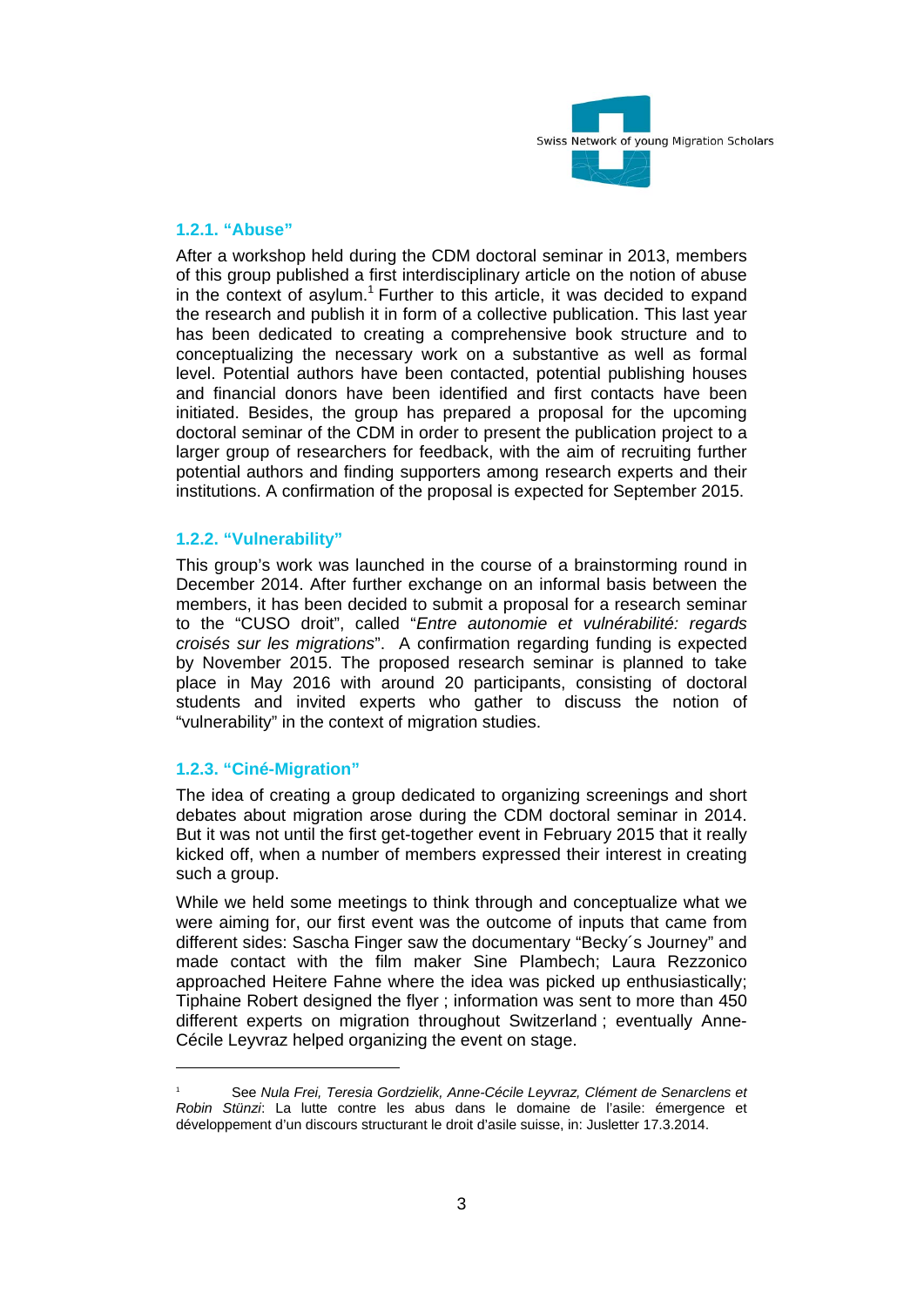

Becky's Journey is a film about migration, sex work and human trafficking seen from the perspective of a young woman called Becky. Becky tells her story in her own words, a fascinating alternative take on migration for the purposes of sex work that is not heard in the mainstream press.

Additionally, we had the honor to have the active participation of two members, Nula Frei and Sascha Finger, who briefly set the terms of the debate and engaged with the questions of about 30 participants.

#### **1.3. Executive Committee Responsibilities and Activities**

As the executive body of the association, the executive committee was responsible for various formal aspects regarding the running of the association. The board met nearly once a month in person and via skype to discuss and decide on formal and substantive issues. Responsibilities within the board were divided as follows:

| Chairperson                    | Nula Frei                                                                                                        |
|--------------------------------|------------------------------------------------------------------------------------------------------------------|
| Finances                       | Sascha Finger and Nula Frei                                                                                      |
| Website                        | Anne-Cecile Leyvraz, Stephanie Motz,<br>Laure Sandoz and Sascha Finger                                           |
| Internal communication         | Teresia Gordzielik                                                                                               |
| Twitter                        | Robin Stünzi (in charge, Twitter shift),<br>Nula Frei, Stephanie Motz and<br>Teresia Gordzielik (Twitter shifts) |
| Working Group "Ciné-Migration" | Anne-Cécile Leyvraz and Sascha<br>Finger                                                                         |
| Working Group "Vulnerability"  | Nula Frei and Nesa Zimmermann<br>(external)                                                                      |
| Working Group "Abuse"          | Anne-Cécile Leyvraz and Teresia<br>Gordzielik                                                                    |

Sonia Lopez, who was elected as a board member at the founding assembly, left the board in December 2014 for personal reasons.

As can be seen from the above-mentioned responsibilities, the board was concerned with numerous formal tasks regarding the running of an association such as opening and administering a bank account, designing a logo and templates, designing, further developing and maintaining the association's website, creating and maintaining a Twitter account. Besides, the board prepared the meeting at the CDM doctoral seminar in November 2014, and organized the three first get-togethers including the speed research, the 2015 fall event (which will be held in late September 2015)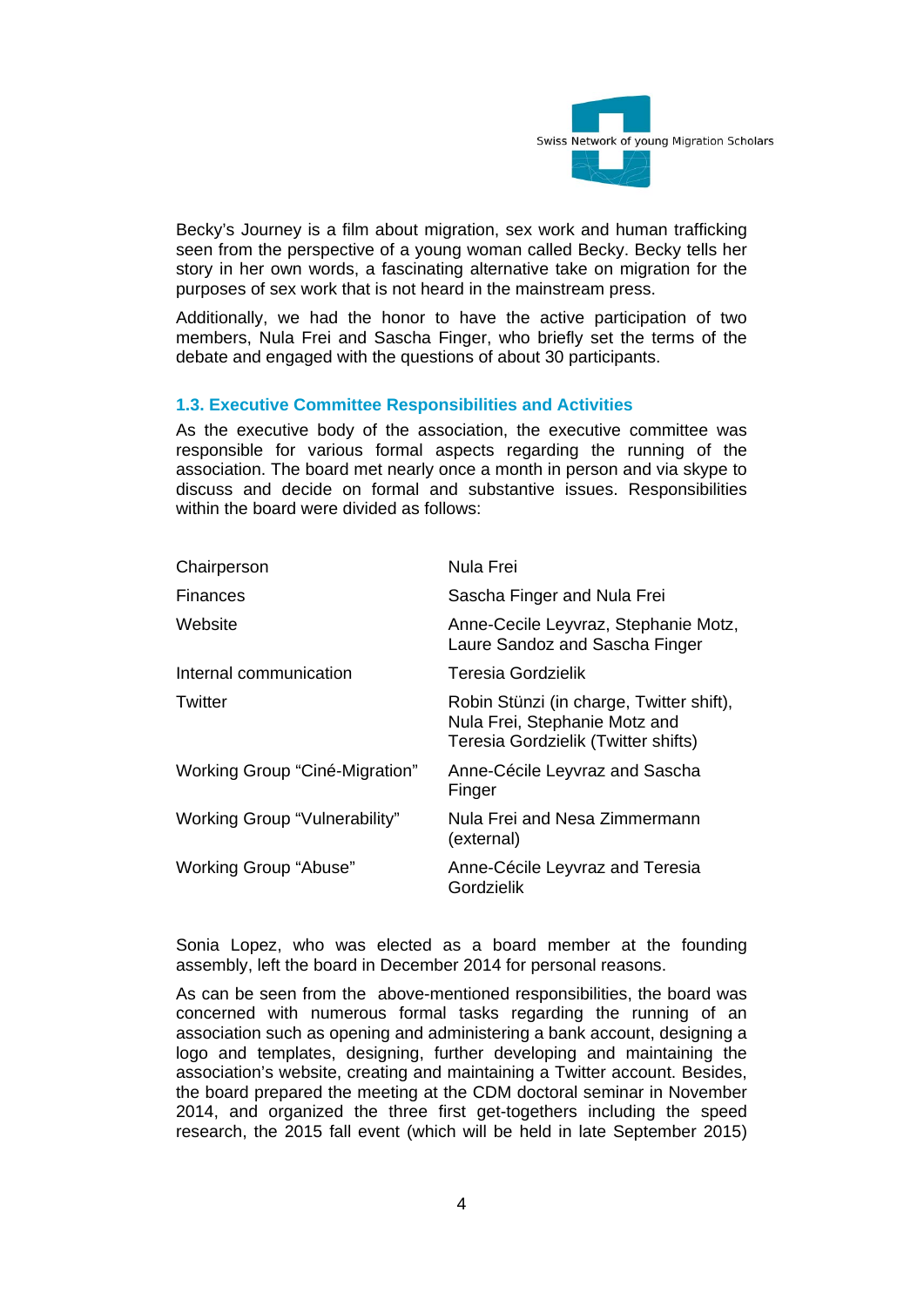

and the General Assembly. It further initiated the working group "Ciné-Migration" and was concerned with the progress of the working groups. At the same time the board informed interested persons and new members about the work within the association and next steps.

Finally, the board created links and further deepened those already existing with research institutions such as the National Center for Competence in Research – On the move (NCCR – on the move) and the Center for Migration Law (CDM).

## **2. Some Facts and Figures on…**

#### **2.1. … Members**

The association was founded by 19 persons. These founding members were 17 PhD students, one post-doc researcher and one associate professor. The members came from different universities, different disciplines and different language regions of Switzerland. The association has grown considerably since its beginning and consisted of 31 members as of 31 July 2015.

A number of members are organized in the three working groups with seven members participating in the project "Abuse", seven members participating in the project "Vulnerability" and six members participating in the project "Ciné-Migration".

With the objective of promoting members' research activities and thereby creating better visibility and transparency of their activities as well as of those of the association, each interested member provided a member profile on our website.

| in CHF                          | expenses | <b>revenues</b> |
|---------------------------------|----------|-----------------|
| administration of website       | 87.00    |                 |
| Speed Research (6th February)   | 185.10   |                 |
| administration of bank account  | 1.60     |                 |
| membership fees                 |          | 890.00          |
| total revenues and expenses     | 273.70   | 890.00          |
| surplus of revenues or expenses |          | 616.30          |

## **2.2. … Finances<sup>2</sup>**

  $\sim$ 

Covering the period from  $14<sup>th</sup>$  August 2014 to  $14<sup>th</sup>$  July 2015.